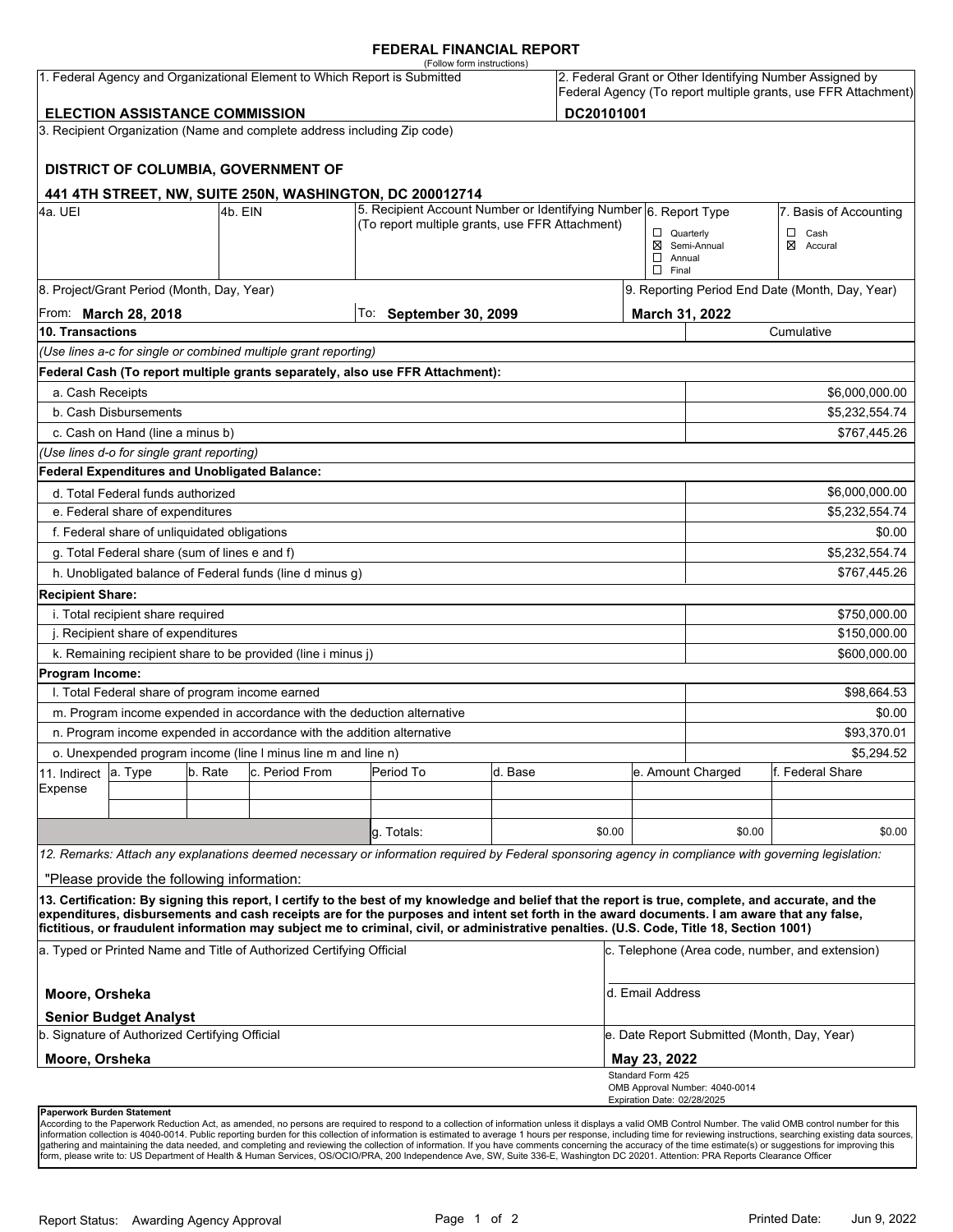|                                  | <b>FEDERAL FINANCIAL REPORT</b><br>(Additional Page)                                                                                                                                                                                                                           |
|----------------------------------|--------------------------------------------------------------------------------------------------------------------------------------------------------------------------------------------------------------------------------------------------------------------------------|
| Federal Agency & Organization    | : ELECTION ASSISTANCE COMMISSION                                                                                                                                                                                                                                               |
| Federal Grant ID                 | DC20101001                                                                                                                                                                                                                                                                     |
| Recipient Organization           | DISTRICT OF COLUMBIA, GOVERNMENT OF                                                                                                                                                                                                                                            |
|                                  | 441 4TH STREET, NW, SUITE 250N, WASHINGTON, DC 200012714                                                                                                                                                                                                                       |
| UEI                              |                                                                                                                                                                                                                                                                                |
| UEI Status when Certified        |                                                                                                                                                                                                                                                                                |
| <b>EIN</b>                       |                                                                                                                                                                                                                                                                                |
| <b>Reporting Period End Date</b> | March 31, 2022                                                                                                                                                                                                                                                                 |
| Status                           | Awarding Agency Approval                                                                                                                                                                                                                                                       |
| Remarks                          | "Please provide the following information:                                                                                                                                                                                                                                     |
|                                  | State interest earned (current fiscal year): \$0<br>State interest expended (current fiscal year): \$0<br>Program income earned (current fiscal year): \$0<br>Program income earned breakdown (current fiscal year): \$0<br>Program income expended (current fiscal year): \$0 |

**Federal Agency Review** 

Reviewer Name Phone # Email Review Date Review Comments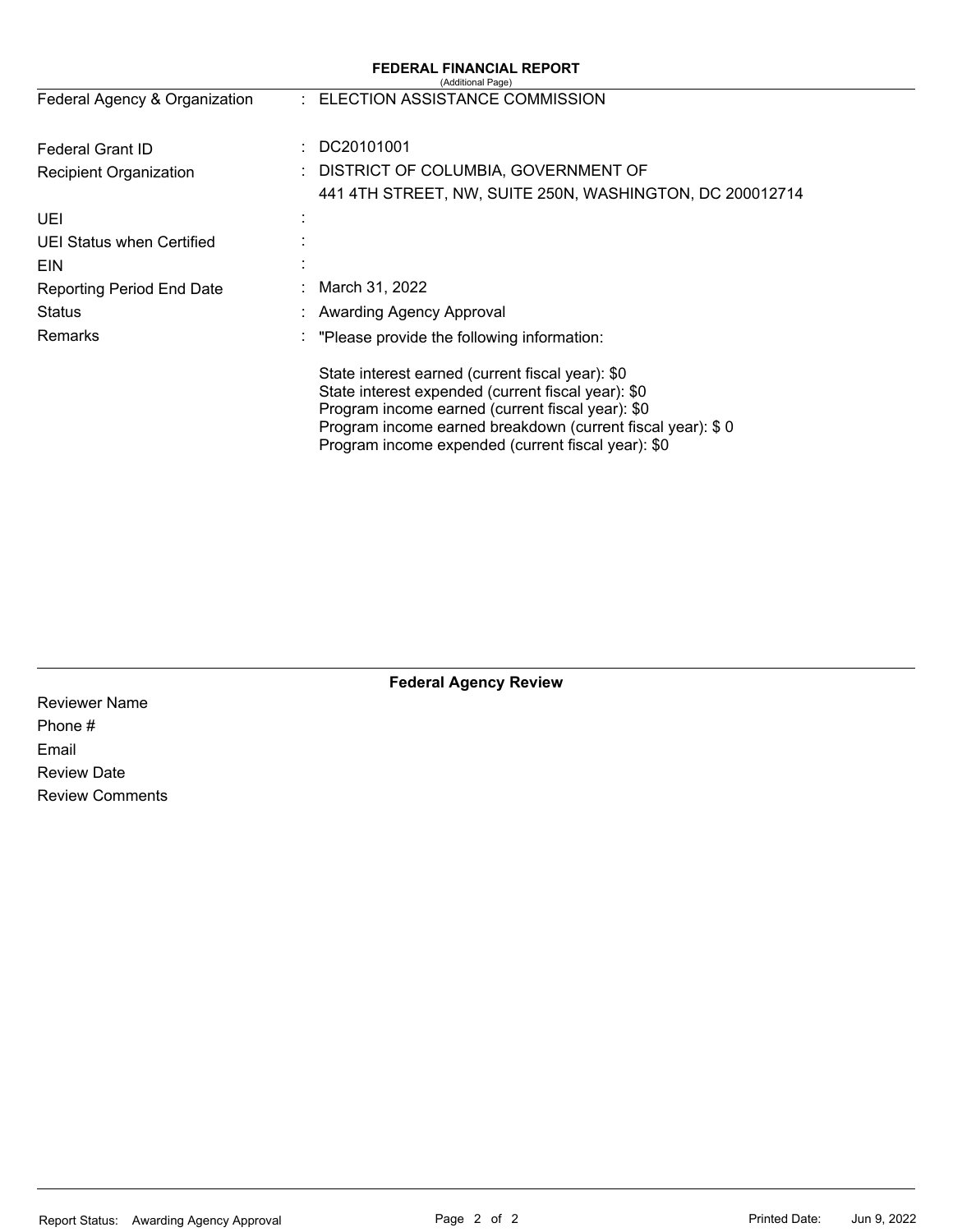# 2021-2022 EAC Progress Report

# 3. EAC Progress Report

#### **1. State or Territory:**

District of Columbia

# **2. Grant Number:**

DC20101001-01

### **3. Report:**

Semi-Annual (Oct 1 - March 31)

### **4. Grant:**

Election Security

#### **5. Reporting Period Start Date**

10/01/2021

#### **6. Reporting Period End Date**

03/31/2022

# 4. Progress and Narrative

7. Describe in detail what happened during this reporting period and explain how you implemented the approved grant activities in accordance with your State Plan/Program Narrative. (*Note: Your activities should align with your Grant Cost Categories Table.)*

 During the reporting period, the D.C. Board of Elections (BOE) used HAVA Election Security funds to expand license renewal for the (KnowInk) electronic Poll Books that are used at Early Voting centers and during Election Day. These funds allowed BOE to continue the renewal of software licenses for updates and supported upgrades to new versions, enhancements, and improved performance as well as functionality. The maintenance and support charges ensured all software updates provided BOE with a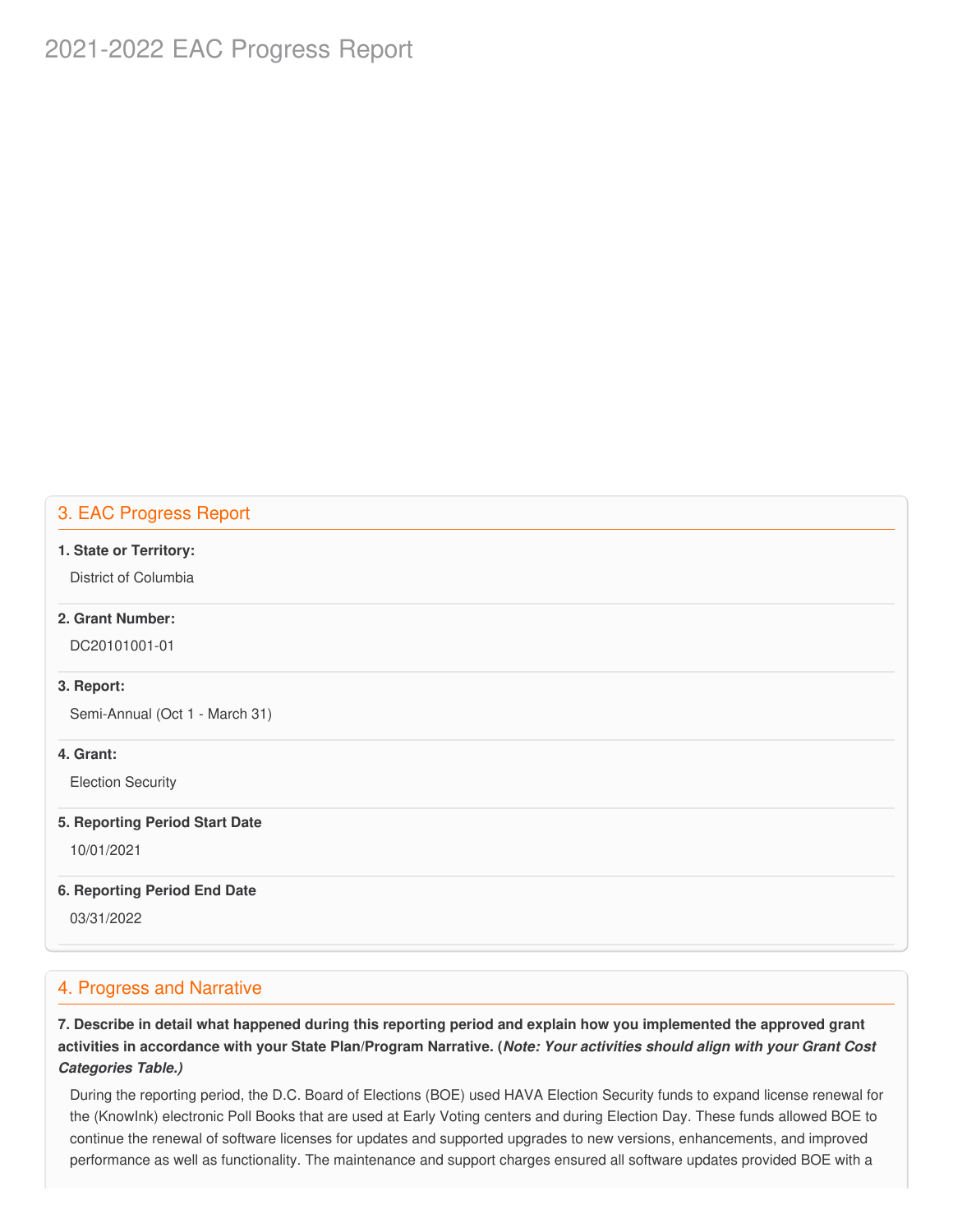secure epoll book solution that met compliance with required security specifications.

 BOE also used the HAVA grant funds to acquire twenty-five (25) Ballot on Demand Printer Systems (BOD) from Runbeck Election Services. These additional BODs allowed for the expansion from polling places to vote center operations during the pandemic. The BODs allowed for a paper ballot to be produced at any vote center as opposed to limiting voters to a touch screen device.

 Election Official Training: The BOE continued the use of HAVA funds to provide for election official training. Election staff must stay informed and knowledgeable of election law, procedures, and best practices. Several members of the BOE attended election officials training at seminars, workshops and conferences sponsored by the Election Center and the National Association of State Election Directors (NASED).

8. Describe any significant changes to your program during the project, including changes to your original State  **Plan/Program Narrative or favorable developments that improved program efficiency and/or service delivery.**

N/A

**9. Issues Encountered:**

Describe all major issues that arose during the implementation of the project and the reasons why established goals were not met, if applicable. Address each issue separately and describe whether and how the issues were resolved. Also,  **briefly discuss the implications of any unresolved issues or concerns.**

N/A

 **10. Provide a description of any training conducted, including security training.**

N/A

**11. Subgrants:**

 **Did your office provide subawards to local jurisdictions during this reporting period?**

No

**12. Match:**

### **Describe how you are meeting or have met the matching requirement.**

DC BOE plans to track eligible activities from our local operating budget to meet the state match obligation.

13. Report on the number and type of articles of voting equipment obtained with the funds. Include the amount expended  **on the expenditure table.**

Grant funds were expended during this period to cover the purchase of twenty-five (25) Ballot on Demand Printer systems.

# 5. Expenditures

# **14. Current Period Amount Expended and Unliquidated Obligations**

# **GRANT COST CATEGORIES - FEDERAL**

 Indirect Costs (If applicable, FFR Line 11): : \$0 Unliquidated Obligations (If applicable, FFR Line 10f): : \$0 Voting Equipment and Processes: : \$393500 Training: : \$9369

Total : \$402869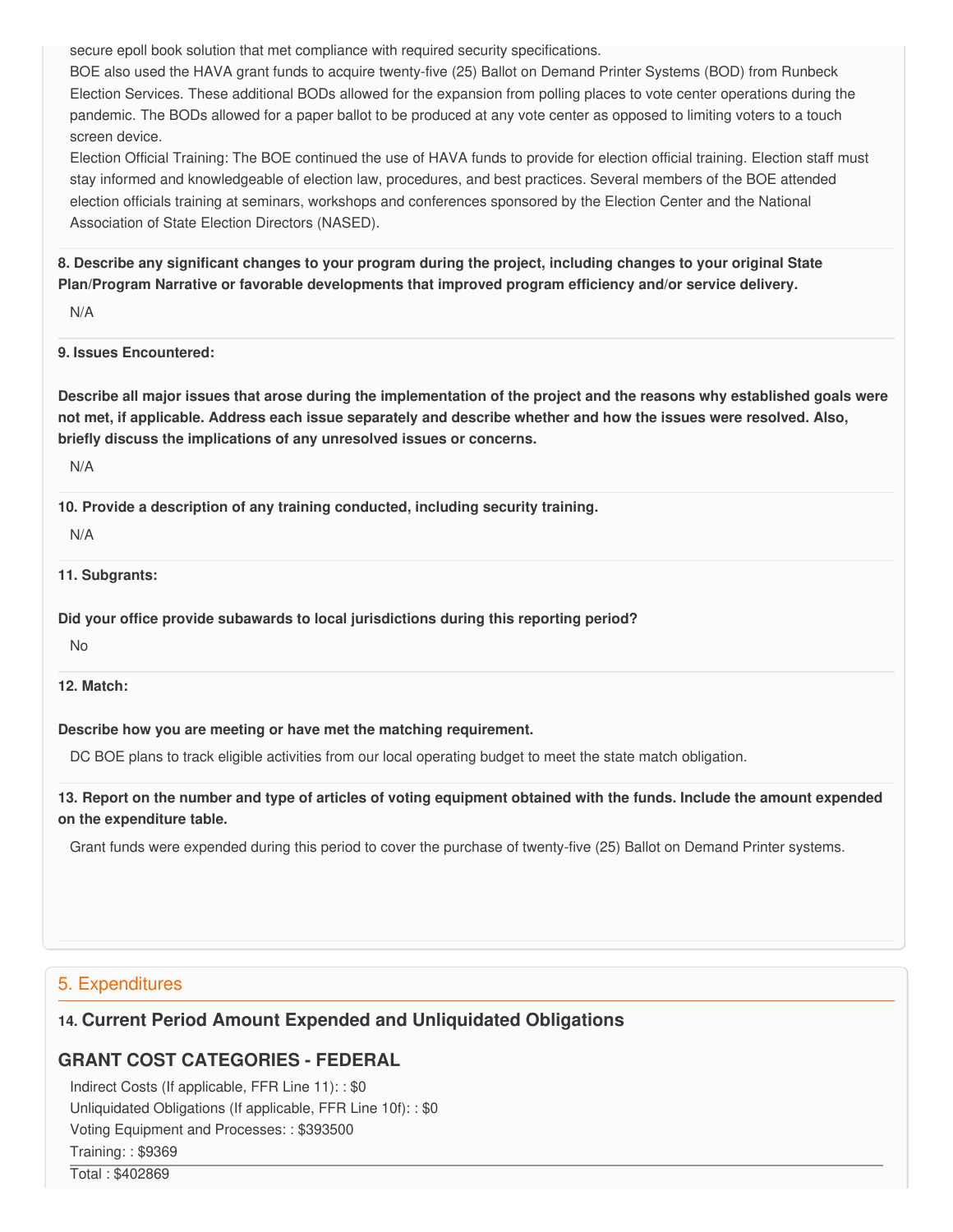# **15. GRANT COST CATEGORIES - MATCH**

 Voting Equipment and Processes: : \$0 Post-Election Auditing: : \$0 Voter Registration Systems: : \$0 Cyber Security: : \$0 Voter Education/Communications: : \$0 Accessibility: : \$0 Staffing: : \$0 Training: : \$0 Subgrants: : \$0 Indirect Costs (If applicable, FFR Line 11): : \$0 Unliquidated Obligations (If applicable, FFR Line 10f): : \$0 Other (Specify below) : \$0 Other (Specify below) : \$0 Other (Specify below) : \$0 Total : \$0 **Comments:** N/A

# 7. Expenditures

### **16. Confirm Total Grant Expenditure Amounts**

 Federal : \$402,868.77 Match : \$0 Total : \$402868.77

 **OMB CONTROL NUMBER: 3265-0020**

# 8. Certification

 **Name and Contact of the authorized certifying official of the recipient.**

### **First Name**

Orsheka

#### **Last Name**

Moore

### **Title**

Senior Budget Analyst

**Phone Number** 

**Email Address**